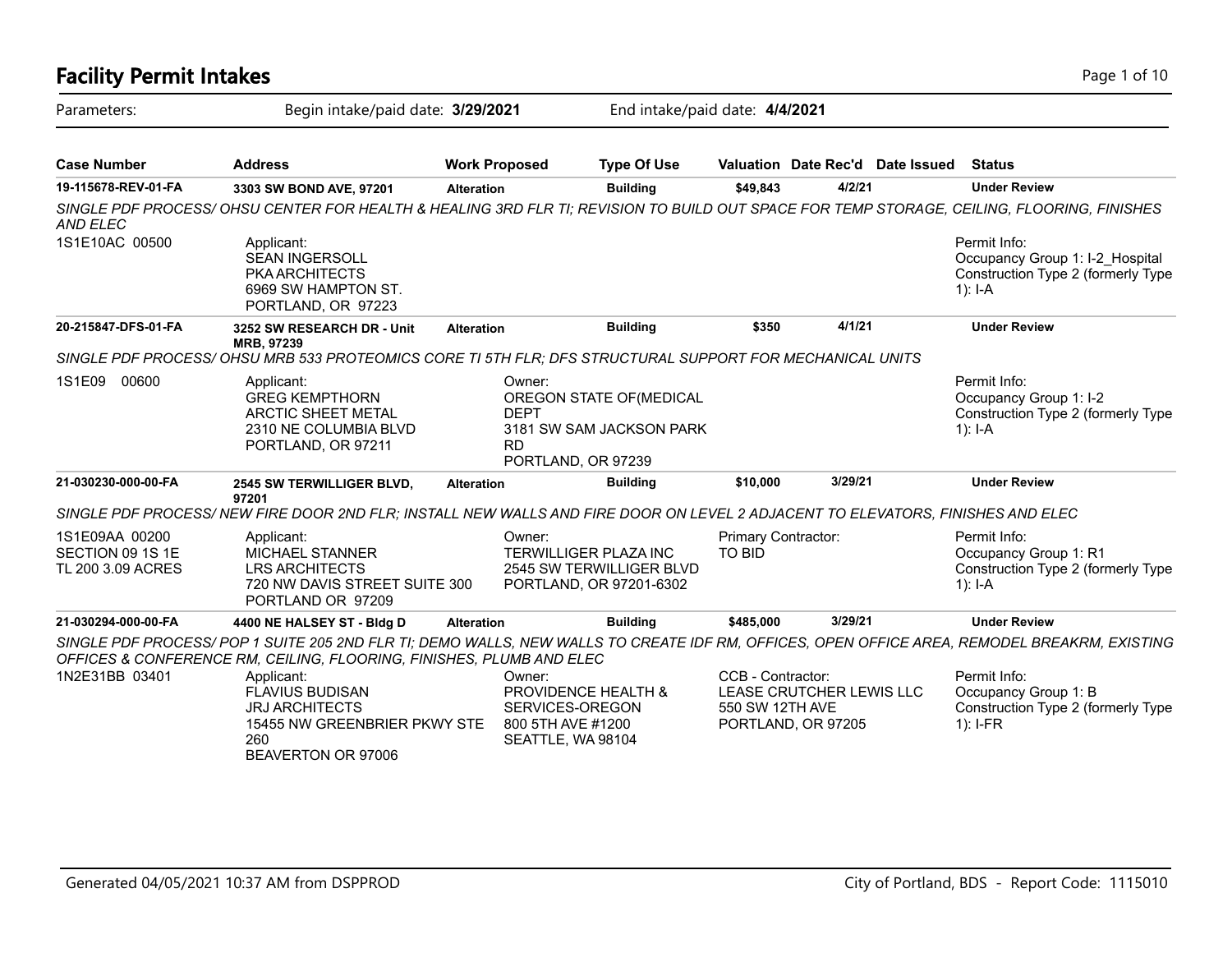# **Facility Permit Intakes** Page 2 of 10

| <b>Case Number</b>                                                                                                                                        | <b>Address</b>                                                                                                                                                                                                                                                                                                                                              | <b>Work Proposed</b> |                                                                                            | <b>Type Of Use</b> | Valuation Date Rec'd Date Issued                                                                                               |         |         | <b>Status</b>                                                                              |
|-----------------------------------------------------------------------------------------------------------------------------------------------------------|-------------------------------------------------------------------------------------------------------------------------------------------------------------------------------------------------------------------------------------------------------------------------------------------------------------------------------------------------------------|----------------------|--------------------------------------------------------------------------------------------|--------------------|--------------------------------------------------------------------------------------------------------------------------------|---------|---------|--------------------------------------------------------------------------------------------|
| 21-030881-000-00-FA                                                                                                                                       | 12106 NE AINSWORTH CIR,<br>97220                                                                                                                                                                                                                                                                                                                            | <b>Alteration</b>    |                                                                                            | <b>Building</b>    | \$14,100                                                                                                                       | 3/30/21 |         | <b>Under Review</b>                                                                        |
|                                                                                                                                                           | SINGLE PDF PROCESS/WAREHOUSE RACKING TI; INSTALL 2 BAYS OF PALLET RACKING, MAX HEIGHT 15 FT                                                                                                                                                                                                                                                                 |                      |                                                                                            |                    |                                                                                                                                |         |         |                                                                                            |
| 1N2E15D 02400A1<br><b>LEATHERMAN</b><br>LOT 2&3 EXC PT IN<br><b>SLOUGH</b><br><b>OTHER IMPS SEE</b><br>R205405 (R484600100)<br><b>FOR LAND &amp; IMPS</b> | Applicant:<br><b>TRENT INGLESBY</b><br>NORTHWEST HANDLING SYSTEMS<br>18008 NE AIRPORT WAY<br>PORTLAND OR 97230                                                                                                                                                                                                                                              | <b>INC</b>           | Owner:<br><b>LEATHERMAN TOOL GROUP</b><br>12106 NE AINSWORTH CIR<br>PORTLAND, OR 97220     |                    | <b>Primary Contractor:</b><br><b>TO BID</b>                                                                                    |         |         |                                                                                            |
| 21-032386-000-00-FA                                                                                                                                       | 1300 SW 5TH AVE, 97201                                                                                                                                                                                                                                                                                                                                      | <b>Alteration</b>    |                                                                                            | <b>Building</b>    | \$350,000                                                                                                                      | 4/2/21  |         | <b>Under Review</b>                                                                        |
| 1S1E03BC 01800<br><b>PORTLAND</b><br><b>BLOCK 148 TL 1800</b>                                                                                             | SINGLE PDF PROCESS/ PIPER SANDLER STE 3650 36TH FLR TI; DEMO WALLS, NEW WALLS TO CREATE WAITING AREA, CONFERENCE RMS, OFFICES, NETWORK<br>RM, BREAKRM, PHONE BOOTH, OPEN OFFICE AREAS, CEILING, FLOORING, FINISHES, PLUMB AND ELEC<br>Applicant:<br><b>TAMRA LINDSTROM</b><br>MILDRED DESIGN GROUP<br>4875 SW GRIFFITH DR, SUITE 300<br>BEAVERTON, OR 97005 |                      | Owner:<br>SOF-XI WFP OWNER LLC<br>591 W PUTNAM AVE<br>GREENWICH, CT 06830                  |                    | <b>Primary Contractor:</b><br><b>TO BID</b>                                                                                    |         |         |                                                                                            |
| 21-032409-000-00-FA                                                                                                                                       | 4805 NE GLISAN ST, 97213                                                                                                                                                                                                                                                                                                                                    | <b>Alteration</b>    |                                                                                            | <b>Building</b>    | \$1,900,000                                                                                                                    | 4/2/21  |         | <b>Under Review</b>                                                                        |
|                                                                                                                                                           | SINGLE PDF PROCESS/PPMC TB ELECTRICAL INFRASTRUCTURE TUNNEL LVL; MINOR DEMO, NEW WALLS TO CREATE ELECTRICAL RMS, CEILING, FLOORING,<br>FINISHES AND ELEC (Electric to be done by Commercial)                                                                                                                                                                |                      |                                                                                            |                    |                                                                                                                                |         |         |                                                                                            |
| 1N2E31BD 04100<br>SECTION 31 1N 2E<br>TL 4100 9.54 ACRES                                                                                                  | Applicant:<br>DAVID DOMOGALLA<br><b>JRJ ARCHITECTS</b><br>15455 NW GREENBRIER PARKWAY.<br><b>STE 260</b><br>BEAVERTON, OR 97006                                                                                                                                                                                                                             |                      | Owner:<br>PROVIDENCE HEALTH &<br>SERVICES-OREGON<br>800 5TH AVE #1200<br>SEATTLE, WA 98104 |                    | CCB - Contractor:<br><b>KEVIN LARKIN</b><br>SHOESTRING VALLEY HOLDINGS<br><b>INC</b><br>PO BOX 6712<br>PORTLAND, OR 97228-6712 |         |         | Permit Info:<br>Occupancy Group 1: I-2<br>Construction Type 2 (formerly Type<br>$1$ : I-FR |
| 21-030166-000-00-FA                                                                                                                                       | 819 SW 6TH AVE, 97204                                                                                                                                                                                                                                                                                                                                       | <b>Alteration</b>    |                                                                                            | <b>Electrical</b>  | \$0                                                                                                                            | 3/29/21 | 3/29/21 | <b>Issued</b>                                                                              |
|                                                                                                                                                           | Replace (2) 30 HP VFD's and (1) 60 HP VFD like for like. PR# AHUrebuild2021                                                                                                                                                                                                                                                                                 |                      |                                                                                            |                    |                                                                                                                                |         |         |                                                                                            |
| 1S1E03BB 02100<br><b>PORTLAND</b><br>BLOCK 180<br><b>LOT 1&amp;2</b>                                                                                      | Applicant:<br>MCKINSTRY CO LLC<br>16790 NE MASON ST STE 100<br>PORTLAND OR 97230-7398                                                                                                                                                                                                                                                                       | <b>LP</b>            | Owner:<br>DEKA USA PROPERTY FOUR<br>920 SW 6TH AVE #375<br>PORTLAND, OR 97204              |                    |                                                                                                                                |         |         |                                                                                            |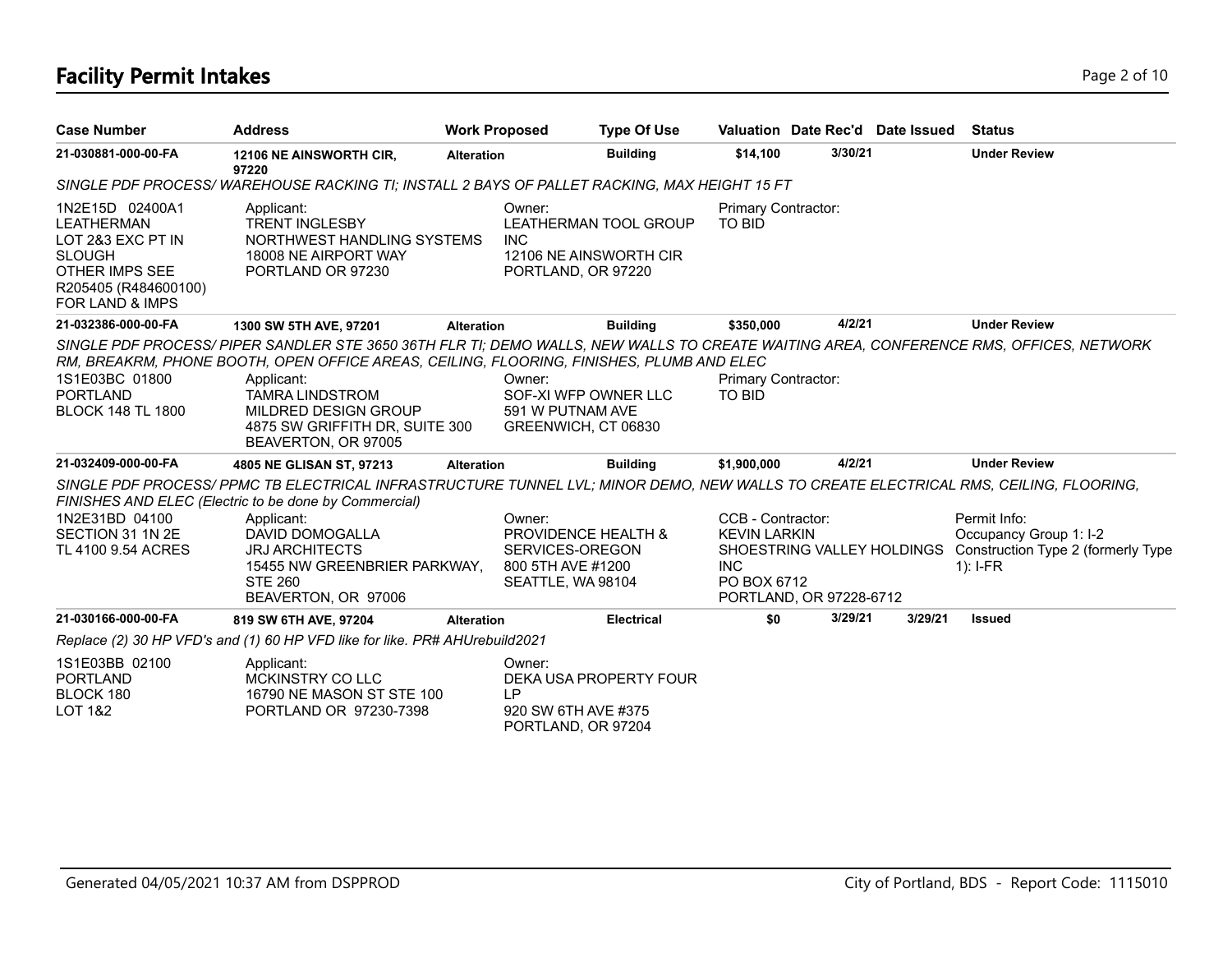# **Facility Permit Intakes** Page 3 of 10

| <b>Case Number</b>                                                     | <b>Address</b>                                                                                                                                                                                                                                                                                                                                                                      |                   | <b>Work Proposed</b>                                                    | <b>Type Of Use</b>                                                    | Valuation Date Rec'd Date Issued                                                         |         |         | <b>Status</b>                                                                                                              |
|------------------------------------------------------------------------|-------------------------------------------------------------------------------------------------------------------------------------------------------------------------------------------------------------------------------------------------------------------------------------------------------------------------------------------------------------------------------------|-------------------|-------------------------------------------------------------------------|-----------------------------------------------------------------------|------------------------------------------------------------------------------------------|---------|---------|----------------------------------------------------------------------------------------------------------------------------|
| 21-030223-000-00-FA                                                    | 5228 NE HOYT ST, 97213                                                                                                                                                                                                                                                                                                                                                              | <b>Alteration</b> |                                                                         | <b>Electrical</b>                                                     | \$0                                                                                      | 3/29/21 | 3/29/21 | <b>Under Inspection</b>                                                                                                    |
|                                                                        | power - PPMC PSYCHIATRY CLINIC EAST 3RD FLR TI; REMODEL TMS RM 321, NEW DOOR, CEILING, FLOORING, FINISHES, PLUMB AND ELEC                                                                                                                                                                                                                                                           |                   |                                                                         |                                                                       |                                                                                          |         |         |                                                                                                                            |
| 1N2E31AC 06200<br>CENTER ADD ANX<br><b>BLOCK 2</b><br>LOT <sub>2</sub> | Applicant:<br>TICE ELECTRIC COMPANY<br>5405 N Lagoon Ave.<br>PORTLAND OR 97217-7637                                                                                                                                                                                                                                                                                                 |                   | Owner:<br>PROVIDENCE HEALTH &<br>SERVICES-OREGON<br>#190                | 4400 NE HALSEY ST BLDG 2<br>PORTLAND, OR 97213-1545                   |                                                                                          |         |         | Permit Info:<br>Occupancy Group 1: B Bank, Off.,<br>Med.Off., Pub.Bldg.                                                    |
| 21-030238-000-00-FA                                                    | 100 SW MAIN ST, 97204                                                                                                                                                                                                                                                                                                                                                               | <b>Alteration</b> |                                                                         | <b>Electrical</b>                                                     | \$0                                                                                      | 3/29/21 | 3/29/21 | <b>Issued</b>                                                                                                              |
| 1S1E03BD 00600<br><b>PORTLAND</b>                                      | audio video - VBA 2ND & 3RD FL TI; DEMO WALLS, NEW WALLS TO CREATE 2ND FLR - OFFICES, OPEN OFFICES, CONFERENCE RMS, BREAK RM, STORAGE, MAIL RM,<br>PUBLICATIONS & REPRODUCTION, REST RM, HEALTH RM; 3RD FLR-OFFICES, OPEN OFFICES, CONFERENCE RMS, BREAK RM, STORAGE, REST RM, HEALTH RM,<br>IDF, COMPUTER RM; CEILING, FLOORING, FINISHES, PLUMB AND ELEC<br>Applicant:<br>OEG INC |                   | Owner:                                                                  | AAT OREGON OFFICE I LLC                                               |                                                                                          |         |         | Permit Info:<br>Occupancy Group 1: B Bank, Off.,                                                                           |
| BLOCK 10<br>LOT 1 EXC PT IN STS<br>LOT 2-8 EXC PT IN ST                | 1709 SE 3RD AVE.<br>PORTLAND OR 97214-4547                                                                                                                                                                                                                                                                                                                                          |                   | #100<br>SAN DIEGO, CA 92121                                             | 3420 CARMEL MOUNTAIN RD                                               |                                                                                          |         |         | Med.Off., Pub.Bldg.<br>Construction Type 2 (formerly Type<br>$1$ : I-B                                                     |
| 21-030391-000-00-FA                                                    | 3222 SW RESEARCH DR - Unit                                                                                                                                                                                                                                                                                                                                                          | <b>Alteration</b> |                                                                         | <b>Electrical</b>                                                     | \$0                                                                                      | 3/29/21 | 3/29/21 | <b>Issued</b>                                                                                                              |
|                                                                        | RJH, 97239<br>power-OHSU (RJH)3rd fl Rm 3440 Add new 50A/208v receptacle                                                                                                                                                                                                                                                                                                            |                   |                                                                         |                                                                       |                                                                                          |         |         |                                                                                                                            |
| 1S1E09 00600                                                           | Applicant:<br>DYNALECTRIC COMPANY<br>2225 NW 20th Ave.<br>PORTLAND OR 97209                                                                                                                                                                                                                                                                                                         |                   | Owner:<br><b>DEPT</b><br><b>RD</b><br>PORTLAND, OR 97239                | OREGON STATE OF (MEDICAL<br>3181 SW SAM JACKSON PARK 2225 NW 20TH AVE | CCB - Contractor:<br><b>CELINE WILLIAMS</b><br>DYNALECTRIC COMPANY<br>PORTLAND, OR 97209 |         |         | Permit Info:<br>Occupancy Group 1: B<br>Construction Type 2 (formerly Type<br>$1$ : I-B                                    |
| 21-030647-000-00-FA                                                    | 1211 SW 5TH AVE, 97204                                                                                                                                                                                                                                                                                                                                                              | <b>Alteration</b> |                                                                         | <b>Electrical</b>                                                     | \$0                                                                                      | 3/30/21 | 3/30/21 | <b>Issued</b>                                                                                                              |
| AND ELEC                                                               | power - TECHNOLUTIONS 26TH FLR TI; DEMO & REPLACE CEILING IN TEAM ROOM 142, INSTALL NEW ACOUSTICAL WALL PANELS IN CALL RMS, CEILING, FINISHES                                                                                                                                                                                                                                       |                   |                                                                         |                                                                       |                                                                                          |         |         |                                                                                                                            |
| 1S1E03BC 00900<br><b>PORTLAND</b><br>BLOCK 167<br><b>LOT 1-8</b>       | Applicant:<br><b>COCHRAN INC</b><br>7550 SW TECH CENTER DR STE 220<br>TIGARD OR 97223-8061                                                                                                                                                                                                                                                                                          |                   | Owner:<br>TR PACWEST LLC<br>120 N LASALLE ST #2900<br>CHICAGO, IL 60602 |                                                                       |                                                                                          |         |         | Permit Info:<br>Occupancy Group 1: B Bank, Off.,<br>Med.Off., Pub.Bldg.<br>Construction Type 2 (formerly Type<br>$1$ : I-A |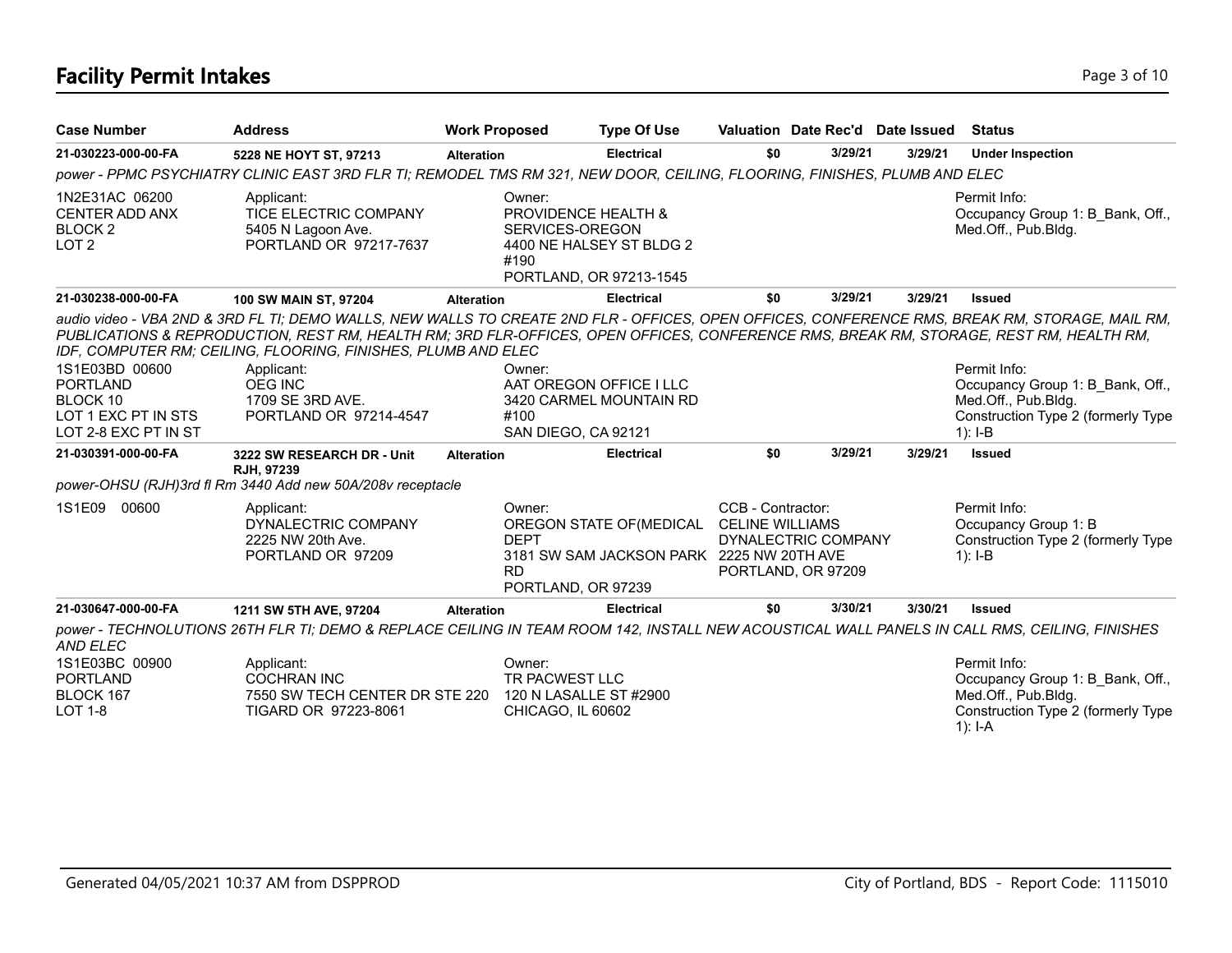# **Facility Permit Intakes** Page 4 of 10

| <b>Case Number</b>                                                                                                                | <b>Address</b>                                                                                                           | <b>Work Proposed</b> |                                                                                                | <b>Type Of Use</b>       |                                                         |                        | Valuation Date Rec'd Date Issued | Status                                                                                                                                       |
|-----------------------------------------------------------------------------------------------------------------------------------|--------------------------------------------------------------------------------------------------------------------------|----------------------|------------------------------------------------------------------------------------------------|--------------------------|---------------------------------------------------------|------------------------|----------------------------------|----------------------------------------------------------------------------------------------------------------------------------------------|
| 21-030675-000-00-FA                                                                                                               | 705 N KILLINGSWORTH ST,<br>97217                                                                                         | <b>Alteration</b>    |                                                                                                | <b>Electrical</b>        | \$0                                                     | 3/30/21                |                                  | <b>Under Review</b>                                                                                                                          |
|                                                                                                                                   | SIM RM, DEBRIEFING RMS, EMS CONTROL RM, FLEX SPACE, EMS AMBULANCE SIM RM, CEILING, ELEC                                  |                      |                                                                                                |                          |                                                         |                        |                                  | pwr - PCC CASCADE PSEB 1ST FLR TI; CREATE (SIMULATION SPACES) STORAGE RM, FLEX RESIDENCE RM, CONTROL RMS, VESTIBULE AREA, HOSPITAL INPATIENT |
| 1N1E15CD 12300                                                                                                                    |                                                                                                                          |                      | Owner:<br>PORTLAND COMMUNITY<br><b>COLLEGE DIST</b><br>PO BOX 19000<br>PORTLAND, OR 97280-0990 |                          |                                                         |                        |                                  | Permit Info:<br>Occupancy Group 1: B<br>Construction Type 2 (formerly Type<br>$1)$ : V-B                                                     |
| 21-030749-000-00-FA                                                                                                               | 6936 N FATHOM ST, 97217                                                                                                  | <b>Alteration</b>    |                                                                                                | <b>Electrical</b>        | \$0                                                     | 3/30/21                |                                  | <b>Under Review</b>                                                                                                                          |
|                                                                                                                                   | power - DAIMLER WESTERN STAR CRANE INSTALL; INSTALL ADDITIONAL BRIDGE CRANES TO CHASSIS ASSEMBLY LINE, FINISHES AND ELEC |                      |                                                                                                |                          |                                                         |                        |                                  |                                                                                                                                              |
| 1N1E17B 00200<br>SECTION 17 1N 1E<br>TL 200 24.90 ACRES<br><b>LAND &amp; IMPS SEE</b><br>R646162 (R941170881)<br>FOR MACH & EQUIP |                                                                                                                          |                      | Owner:<br>DAIMLER TRUCKS NORTH<br><b>AMERICA LLC</b><br>PO BOX 3820<br>PORTLAND, OR 97208-3820 |                          |                                                         |                        |                                  | Permit Info:<br>Occupancy Group 1: H-2 High<br>Hazard 2<br>Construction Type 2 (formerly Type<br>$1$ : II-B                                  |
| 21-031082-000-00-FA                                                                                                               | 6936 N FATHOM ST, 97217                                                                                                  | <b>Alteration</b>    |                                                                                                | <b>Electrical</b>        | \$0                                                     | 3/30/21                |                                  | <b>Under Review</b>                                                                                                                          |
|                                                                                                                                   | power - DAIMLER WESTERN STAR HVAC; REPLACE INFRARED HEATER WITH UNIT HEATER, FINISHES AND ELEC                           |                      |                                                                                                |                          |                                                         |                        |                                  |                                                                                                                                              |
| 1N1E17B 00200<br>SECTION 17 1N 1E<br>TL 200 24.90 ACRES<br><b>LAND &amp; IMPS SEE</b><br>R646162 (R941170881)<br>FOR MACH & EQUIP |                                                                                                                          |                      | Owner:<br>DAIMLER TRUCKS NORTH<br><b>AMERICA LLC</b><br>PO BOX 3820<br>PORTLAND, OR 97208-3820 |                          |                                                         |                        |                                  | Permit Info:<br>Occupancy Group 1: H-2_High<br>Hazard 2<br>Construction Type 2 (formerly Type<br>$1$ : II-B                                  |
| 21-031124-000-00-FA                                                                                                               | 2545 SW TERWILLIGER BLVD,<br>97201                                                                                       | <b>Alteration</b>    |                                                                                                | <b>Electrical</b>        | \$0                                                     | 3/30/21                |                                  | <b>Under Review</b>                                                                                                                          |
|                                                                                                                                   | pwr - NEW FIRE DOOR 2ND FLR; INSTALL NEW WALLS AND FIRE DOOR ON LEVEL 2 ADJACENT TO ELEVATORS, FINISHES ELEC             |                      |                                                                                                |                          |                                                         |                        |                                  |                                                                                                                                              |
| 1S1E09AA 00200<br>SECTION 09 1S 1E<br>TL 200 3.09 ACRES                                                                           |                                                                                                                          |                      | Owner:<br><b>TERWILLIGER PLAZA INC</b><br>PORTLAND, OR 97201-6302                              | 2545 SW TERWILLIGER BLVD |                                                         |                        |                                  | Permit Info:<br>Occupancy Group 1: R1<br>Construction Type 2 (formerly Type<br>$1$ : I-A                                                     |
| 21-031638-000-00-FA                                                                                                               | 1300 SW 5TH AVE, 97201                                                                                                   | <b>Alteration</b>    |                                                                                                | <b>Electrical</b>        | \$0                                                     | 3/31/21                | 3/31/21                          | <b>Issued</b>                                                                                                                                |
|                                                                                                                                   | Sheer ID STE 2100-data-Install wiring, card readers & maglocks for (2) doors                                             |                      |                                                                                                |                          |                                                         |                        |                                  |                                                                                                                                              |
| 1S1E03BC 01800<br><b>PORTLAND</b><br><b>BLOCK 148 TL 1800</b>                                                                     | Applicant:<br><b>COCHRAN INC</b><br>7550 SW TECH CENTER DR STE 220<br>TIGARD OR 97223-8061                               |                      | Owner:<br>SOF-XI WFP OWNER LLC<br>591 W PUTNAM AVE<br>GREENWICH, CT 06830                      |                          | CCB - Contractor:<br><b>COCHRAN INC</b><br>PO BOX 33524 | SEATTLE, WA 98133-0524 |                                  |                                                                                                                                              |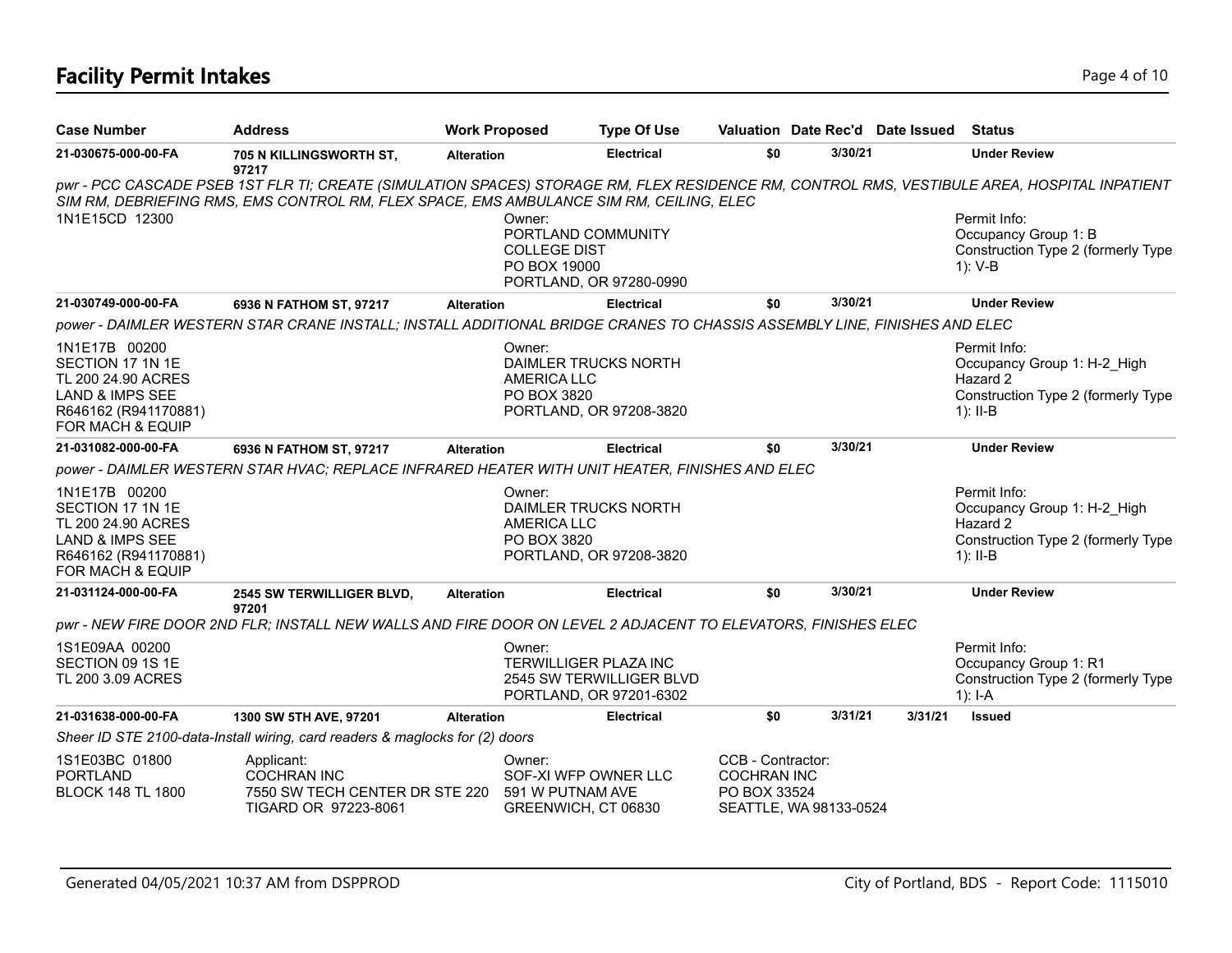# **Facility Permit Intakes** Page 5 of 10

| <b>Case Number</b>                                                                                                     | <b>Address</b>                                                                                                                                                                                                        | <b>Work Proposed</b> | <b>Type Of Use</b>                                                                                        |                                                                 | Valuation Date Rec'd Date Issued          |         | <b>Status</b>                                                                                                              |
|------------------------------------------------------------------------------------------------------------------------|-----------------------------------------------------------------------------------------------------------------------------------------------------------------------------------------------------------------------|----------------------|-----------------------------------------------------------------------------------------------------------|-----------------------------------------------------------------|-------------------------------------------|---------|----------------------------------------------------------------------------------------------------------------------------|
| 21-031647-000-00-FA                                                                                                    | 4400 NE HALSEY ST - Bldg D                                                                                                                                                                                            | <b>Alteration</b>    | <b>Electrical</b>                                                                                         | \$0                                                             | 3/31/21                                   | 3/31/21 | <b>Issued</b>                                                                                                              |
|                                                                                                                        | power - POP 1 SUITE 205 2ND FLR TI; DEMO WALLS, NEW WALLS TO CREATE IDF RM, OFFICES, OPEN OFFICE AREA, REMODEL BREAKRM, EXISTING OFFICES &<br>CONFERENCE RM, CEILING, FLOORING, FINISHES, PLUMB AND ELEC              |                      |                                                                                                           |                                                                 |                                           |         |                                                                                                                            |
| 1N2E31BB 03401                                                                                                         | Applicant:<br>TICE ELECTRIC COMPANY<br>5405 N Lagoon Ave.<br>PORTLAND OR 97217-7637                                                                                                                                   | Owner:               | PROVIDENCE HEALTH &<br>SERVICES-OREGON<br>800 5TH AVE #1200<br>SEATTLE, WA 98104                          |                                                                 |                                           |         | Permit Info:<br>Occupancy Group 1: B<br>Construction Type 2 (formerly Type<br>$1$ : I-FR                                   |
| 21-031940-000-00-FA                                                                                                    | 111 SW 5TH AVE, 97204                                                                                                                                                                                                 | <b>Alteration</b>    | <b>Electrical</b>                                                                                         | \$0                                                             | 4/1/21                                    | 4/1/21  | <b>Issued</b>                                                                                                              |
|                                                                                                                        | CCTV Upgrade for USBT-Tower-Plaza Security Enhancements                                                                                                                                                               |                      |                                                                                                           |                                                                 |                                           |         |                                                                                                                            |
| 1N1E34CD 80000<br>ONE ELEVEN TOWER<br><b>CONDOMINIUM</b><br><b>GENERAL COMMON</b><br><b>ELEMENTS</b>                   | Applicant:<br>DYNALECTRIC COMPANY<br>2225 NW 20th Ave.<br>PORTLAND OR 97209                                                                                                                                           | Owner:               | ASSOCIATION OF UNIT<br>OWNERS OF ONE ELEVEN<br><b>TOWER CONDO</b><br>111 SW 5TH AVE<br>PORTLAND, OR 97204 | CCB - Contractor:<br><b>CELINE WILLIAMS</b><br>2225 NW 20TH AVE | DYNALECTRIC COMPANY<br>PORTLAND, OR 97209 |         |                                                                                                                            |
| 21-032132-000-00-FA                                                                                                    | 121 SW MORRISON ST, 97204                                                                                                                                                                                             | <b>Alteration</b>    | <b>Electrical</b>                                                                                         | \$0                                                             | 4/1/21                                    | 4/1/21  | <b>Issued</b>                                                                                                              |
|                                                                                                                        | 64770: Angeli Law Offices - low voltage and data cabiling                                                                                                                                                             |                      |                                                                                                           |                                                                 |                                           |         |                                                                                                                            |
| 1S1E03BA 02700<br><b>PORTLAND</b><br>BLOCK 15<br><b>LOT 1-4</b><br>LOT 7&8 EXC W 75'                                   | Applicant:<br>CHRISTENSON ELECTRIC INC<br>17201 NE SACRAMENTO ST<br>PORTLAND OR 97230-5941                                                                                                                            | Owner:               | TERRACE TOWER USA-<br>PORTLAND INC<br>121 SW MORRISON ST #250<br>PORTLAND, OR 97204-3179                  |                                                                 |                                           |         | Permit Info:<br>Occupancy Group 1: B_Bank, Off.,<br>Med.Off., Pub.Bldg.<br>Construction Type 2 (formerly Type<br>$1$ : I-A |
| 21-032558-000-00-FA                                                                                                    | 1300 SW 5TH AVE, 97201                                                                                                                                                                                                | <b>Alteration</b>    | <b>Electrical</b>                                                                                         | \$0                                                             | 4/2/21                                    |         | <b>Under Review</b>                                                                                                        |
| 1S1E03BC 01800<br><b>PORTLAND</b><br><b>BLOCK 148 TL 1800</b>                                                          | power- PIPER SANDLER STE 3650 36TH FLR TI; DEMO WALLS, NEW WALLS TO CREATE WAITING AREA, CONFERENCE RMS, OFFICES, NETWORK RM, BREAKRM,<br>PHONE BOOTH, OPEN OFFICE AREAS, CEILING, FLOORING, FINISHES, PLUMB AND ELEC | Owner:               | SOF-XI WFP OWNER LLC<br>591 W PUTNAM AVE<br>GREENWICH, CT 06830                                           |                                                                 |                                           |         |                                                                                                                            |
| 21-032622-000-00-FA                                                                                                    | 421 SW 5TH AVE, 97204                                                                                                                                                                                                 | <b>Alteration</b>    | <b>Electrical</b>                                                                                         | \$0                                                             | 4/2/21                                    |         | <b>Under Review</b>                                                                                                        |
| OFFICE AREA, CEILING ELEC                                                                                              | pwr - MULTNOMAH COUNTY 1ST FLR MEZZANINE LVL TI; CREATE CONFERENCE RM, WELLNESS RM, OFFICES, TELECOM RM, MECHANICAL RM, BREAKRM, OPEN                                                                                 |                      |                                                                                                           |                                                                 |                                           |         |                                                                                                                            |
| 1N1E34CC 04100<br><b>PORTLAND</b><br>BLOCK 175<br>LOT 3&4<br>LAND & IMPS SEE<br>R566916 (R667717901)<br>FOR OTHER IMPS |                                                                                                                                                                                                                       | Owner:               | <b>MULTNOMAH COUNTY</b><br>401 N DIXON ST<br>PORTLAND, OR 97227-1865                                      |                                                                 |                                           |         | Permit Info:<br>Occupancy Group 1: B<br>Construction Type 2 (formerly Type<br>$1$ : I-B                                    |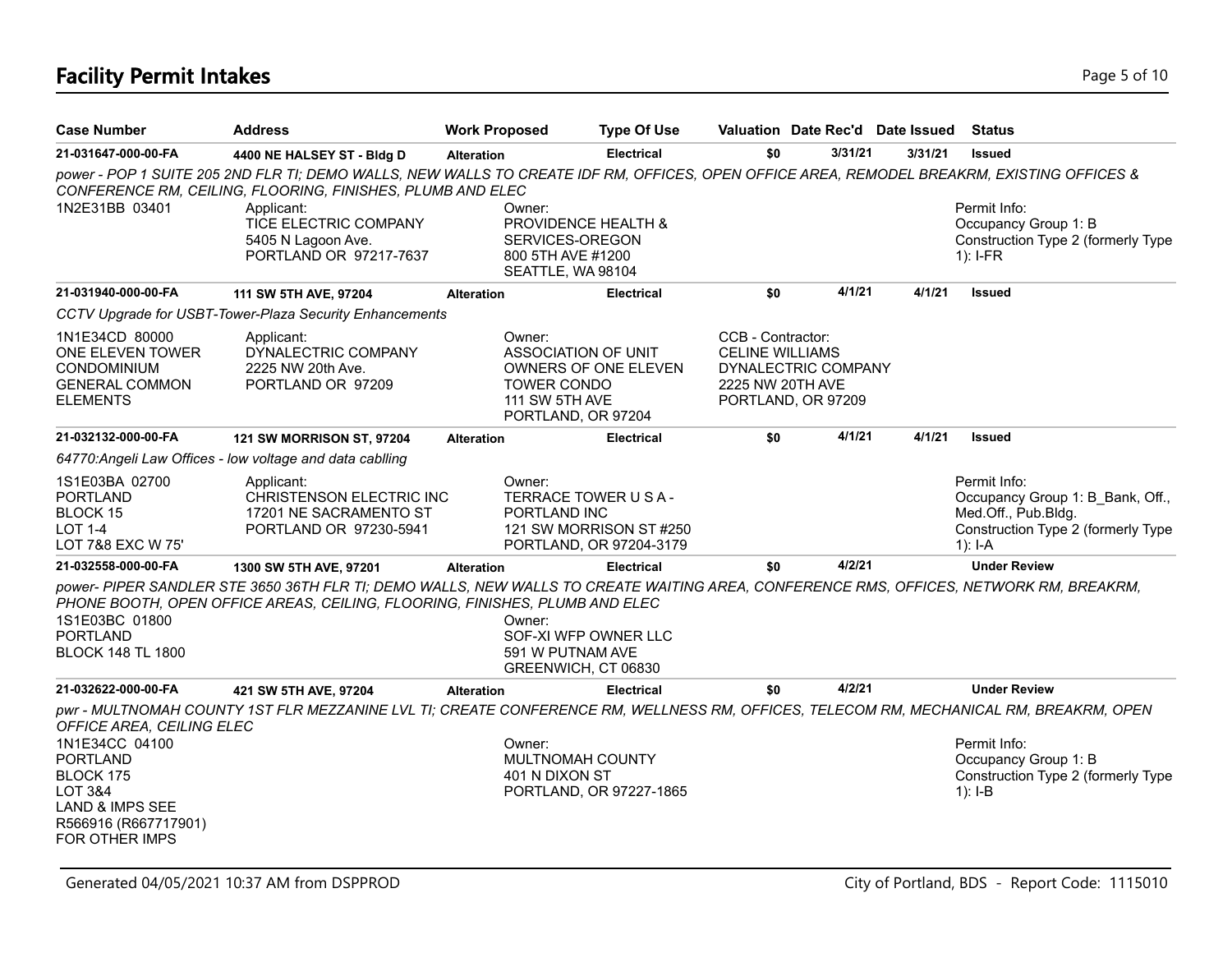# **Facility Permit Intakes** Page 6 of 10

| <b>Case Number</b>                                                  | <b>Address</b>                                                                                                                                                                                                                                                                 | <b>Work Proposed</b> |                                                                                   | <b>Type Of Use</b>                                                                                                          |                                                                                      |                       | Valuation Date Rec'd Date Issued | <b>Status</b>                                                                                                                                  |
|---------------------------------------------------------------------|--------------------------------------------------------------------------------------------------------------------------------------------------------------------------------------------------------------------------------------------------------------------------------|----------------------|-----------------------------------------------------------------------------------|-----------------------------------------------------------------------------------------------------------------------------|--------------------------------------------------------------------------------------|-----------------------|----------------------------------|------------------------------------------------------------------------------------------------------------------------------------------------|
| 21-032631-000-00-FA                                                 | 3600 N INTERSTATE AVE, 97227                                                                                                                                                                                                                                                   | <b>Alteration</b>    |                                                                                   | <b>Electrical</b>                                                                                                           | \$0                                                                                  | 4/2/21                | 4/2/21                           | <b>Under Inspection</b>                                                                                                                        |
| CEILING, ELEC                                                       | nurse call - KAISER CIN PERITONEAL DIALYSIS LOWER LEVEL TI; CREATE RECEIVING AREA, OFFICES, LOCKER RM, BATHRMS, SUPPLY/STORAGE RM, TRAINING<br>RMS, MED PREP RM, NOURISHMENT ALCOVE, TREATMENT RMS, PT WAITING AREA, GROUP CONSULT RM, ATRIUM MARKET AREA, REFRESHMENT ALCOVE, |                      |                                                                                   |                                                                                                                             |                                                                                      |                       |                                  |                                                                                                                                                |
| 1N1E22CC 13200<br><b>MULTNOMAH</b><br>BLOCK 31<br>LOT 1-16 TL 13200 | Applicant:<br>OEG INC<br>1709 SE 3RD AVE.<br>PORTLAND OR 97214-4547                                                                                                                                                                                                            |                      | Owner:                                                                            | KAISER FOUNDATION HEALTH LAUREL SEMPREVIVO-<br>PLAN OF THE NORTHWEST<br>500 NE MULTNOMAH ST #100<br>PORTLAND, OR 97232-2031 | CCB - Contractor:<br><b>GONZALEZ</b><br><b>OEG INC</b><br>3200 NW YEON AVE           | PORTLAND, OR 97210    |                                  | Permit Info:<br>Occupancy Group 1: B<br>Construction Type 2 (formerly Type<br>1): $I-A$                                                        |
| 21-032634-000-00-FA                                                 | 3600 N INTERSTATE AVE, 97227                                                                                                                                                                                                                                                   | <b>Alteration</b>    |                                                                                   | <b>Electrical</b>                                                                                                           | \$0                                                                                  | 4/2/21                |                                  | <b>Under Review</b>                                                                                                                            |
| <b>CEILING, ELEC</b>                                                | RMS, MED PREP RM, NOURISHMENT ALCOVE, TREATMENT RMS, PT WAITING AREA, GROUP CONSULT RM, ATRIUM MARKET AREA, REFRESHMENT ALCOVE,                                                                                                                                                |                      |                                                                                   |                                                                                                                             |                                                                                      |                       |                                  | hvac controls - KAISER CIN PERITONEAL DIALYSIS LOWER LEVEL TI; CREATE RECEIVING AREA, OFFICES, LOCKER RM, BATHRMS, SUPPLY/STORAGE RM, TRAINING |
| 1N1E22CC 13200<br><b>MULTNOMAH</b><br>BLOCK 31<br>LOT 1-16 TL 13200 | Applicant:<br><b>TRACE THOMPSON</b><br><b>MORROW MEADOWS CORP</b><br>1596 SE 22nd St.<br><b>SALEM, OR 97302</b>                                                                                                                                                                |                      | Owner:                                                                            | KAISER FOUNDATION HEALTH TRACE THOMPSON<br>PLAN OF THE NORTHWEST<br>500 NE MULTNOMAH ST #100<br>PORTLAND, OR 97232-2031     | CCB - Contractor:<br><b>CORPORATION</b><br>1596 22ND ST SE<br><b>SALEM, OR 97302</b> | <b>MORROW MEADOWS</b> |                                  | Permit Info:<br>Occupancy Group 1: B<br>Construction Type 2 (formerly Type<br>1): $I - A$                                                      |
| 21-032636-000-00-FA                                                 | 8811 NE MARX DR, 97220                                                                                                                                                                                                                                                         | <b>Alteration</b>    |                                                                                   | <b>Electrical</b>                                                                                                           | \$0                                                                                  | 4/2/21                |                                  | <b>Under Review</b>                                                                                                                            |
|                                                                     | pwr - LSG SKY CHEF HVAC REPLACEMENT; DUE TO VANDALIZATION REPLACE, LIKE FOR LIKE, ROOF TOP UNITS, HEAT PUMPS ELEC                                                                                                                                                              |                      |                                                                                   |                                                                                                                             |                                                                                      |                       |                                  |                                                                                                                                                |
| 1N2E16CA 00500                                                      |                                                                                                                                                                                                                                                                                |                      | Owner:<br><b>TMT AIRPORT WAY</b><br><b>INDUSTRIAL INC</b><br>851 SW 6TH AVE #1200 | PORTLAND, OR 97204-1349                                                                                                     |                                                                                      |                       |                                  |                                                                                                                                                |
| 21-030831-000-00-FA                                                 | 1300 SW 5TH AVE, 97201                                                                                                                                                                                                                                                         | <b>Alteration</b>    |                                                                                   | <b>Fire Alarms</b>                                                                                                          | \$1                                                                                  | 3/30/21               |                                  | <b>Under Review</b>                                                                                                                            |
|                                                                     | <b>INSIGHT GLOBAL, STE 3000 TI - FIRE ALARM NOTIFICATION DEVICES</b>                                                                                                                                                                                                           |                      |                                                                                   |                                                                                                                             |                                                                                      |                       |                                  |                                                                                                                                                |
| 1S1E03BC 01800<br><b>PORTLAND</b><br><b>BLOCK 148 TL 1800</b>       | Applicant:<br><b>BROOKE WILLIAMS</b><br>POINT MONITOR CORP<br>5863 LAKEVIEW BLVD<br>LAKE OSWEGO, OR 97035                                                                                                                                                                      |                      | Owner:<br>SOF-XI WFP OWNER LLC<br>591 W PUTNAM AVE<br>GREENWICH, CT 06830         |                                                                                                                             |                                                                                      |                       |                                  |                                                                                                                                                |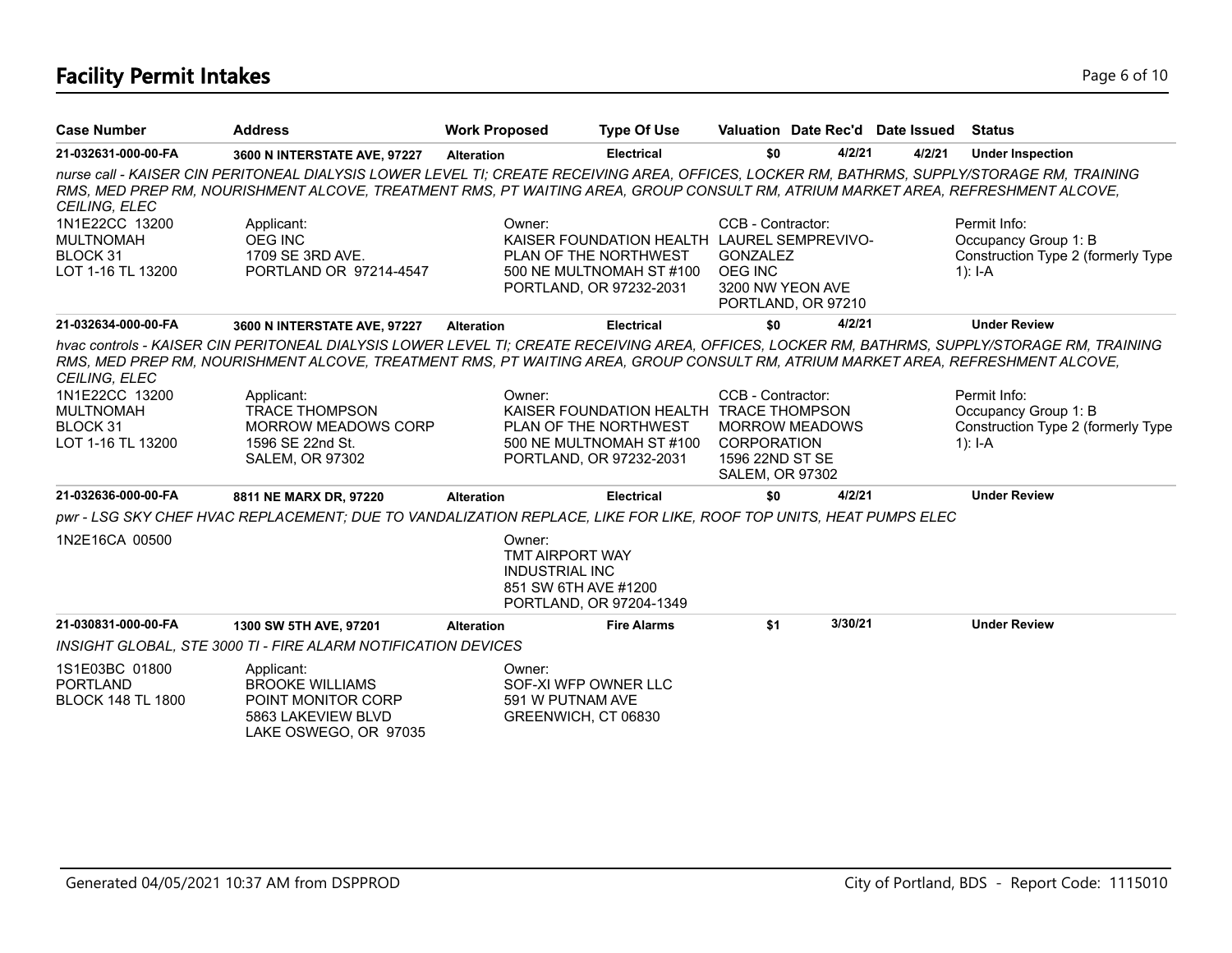# **Facility Permit Intakes** Page 7 of 10

| <b>Case Number</b>                                                         | <b>Address</b>                                                                                                     | <b>Work Proposed</b>                                                | <b>Type Of Use</b>                                                              |          |         | Valuation Date Rec'd Date Issued | <b>Status</b>                                                                                                              |
|----------------------------------------------------------------------------|--------------------------------------------------------------------------------------------------------------------|---------------------------------------------------------------------|---------------------------------------------------------------------------------|----------|---------|----------------------------------|----------------------------------------------------------------------------------------------------------------------------|
| 21-030948-000-00-FA                                                        | 7000 NE AIRPORT WAY, 97218                                                                                         | <b>Alteration</b>                                                   | <b>Fire Alarms</b>                                                              | \$17,316 | 3/30/21 | 3/30/21                          | <b>Issued</b>                                                                                                              |
|                                                                            | UPGRADING FIRE ALARM WITH REMODEL CONSTRUCTION.                                                                    |                                                                     |                                                                                 |          |         |                                  |                                                                                                                            |
| 1N2E08B 00400<br>SECTION 08 1N 2E<br>TL 400 7.39 ACRES<br>SEE SUB ACCOUNTS | Applicant:<br><b>CJ VOLESKY</b><br><b>CONVERGINT TECHNOLOGIES</b><br>7678 SW MOHAWK ST BLDG K<br>TUALATIN OR 97062 | Owner:<br>PO BOX 3529                                               | PORT OF PORTLAND<br>PORTLAND, OR 97208-3529                                     |          |         |                                  | Permit Info:<br>Occupancy Group 1: A-3<br>Construction Type 2 (formerly Type<br>1): $I - A$                                |
| 21-031231-000-00-FA                                                        | 1827 NE 44TH AVE, 97213                                                                                            | <b>Alteration</b>                                                   | <b>Fire Alarms</b>                                                              | \$1      | 3/31/21 |                                  | <b>Under Review</b>                                                                                                        |
|                                                                            | ALARM - INSTALL FIRE ALARM NOTIFICATION DEVICES.                                                                   |                                                                     |                                                                                 |          |         |                                  |                                                                                                                            |
| 1N2E30CC 05000<br><b>MENEFEE ADD</b><br><b>BLOCK 5</b><br>LOT 1-6          | Applicant:<br><b>BROOKE WILLIAMS</b><br>POINT MONITOR CORP<br>5863 LAKEVIEW BLVD<br>LAKE OSWEGO, OR 97035          | Owner:<br><b>LLC</b>                                                | <b>WESTON INVESTMENT CO</b><br>2154 NE BROADWAY #200<br>PORTLAND, OR 97232-1561 |          |         |                                  | Permit Info:<br>Occupancy Group 1: B<br>Construction Type 2 (formerly Type<br>$1$ : III-B                                  |
| 21-032505-000-00-FA                                                        | 1000 SW BROADWAY, 97205                                                                                            | <b>Alteration</b>                                                   | <b>Fire Alarms</b>                                                              | \$1      | 4/2/21  |                                  | <b>Under Review</b>                                                                                                        |
|                                                                            | ALARM / NOVILLUS, STE 1600 TI; INSTALL FIRE ALARM NOTIFICATION DEVICES.                                            |                                                                     |                                                                                 |          |         |                                  |                                                                                                                            |
| 1S1E03BB 02400<br><b>PORTLAND</b><br>BLOCK 182<br><b>LOT 5-8</b>           | Applicant:<br><b>BROOKE WILLIAMS</b><br>POINT MONITOR CORP<br>5863 LAKEVIEW BLVD<br>LAKE OSWEGO, OR 97035          | Owner:<br><b>BUILDING LP</b>                                        | ONE THOUSAND BROADWAY<br>1000 SW BROADWAY #1770<br>PORTLAND, OR 97205-3069      |          |         |                                  | Permit Info:<br>Occupancy Group 1: B Bank, Off.,<br>Med.Off., Pub.Bldg.<br>Construction Type 2 (formerly Type<br>$1$ : I-A |
| 21-032564-000-00-FA                                                        | 4400 NE HALSEY ST - Bldg D                                                                                         | <b>Alteration</b>                                                   | <b>Fire Alarms</b>                                                              | \$1      | 4/2/21  |                                  | <b>Under Review</b>                                                                                                        |
| <b>ALARM - FIRE ALARM REPAIRS AT POP1</b>                                  |                                                                                                                    |                                                                     |                                                                                 |          |         |                                  |                                                                                                                            |
| 1N2E31BB 03401                                                             | Applicant:<br><b>MARK WEINBENDER</b><br><b>OEG INC</b><br>3200 NW YEON AV<br>PORTLAND OR 97210                     | Owner:<br>SERVICES-OREGON<br>800 5TH AVE #1200<br>SEATTLE, WA 98104 | <b>PROVIDENCE HEALTH &amp;</b>                                                  |          |         |                                  | Permit Info:<br>Occupancy Group 1: B<br>Construction Type 2 (formerly Type<br>$1$ : I-FR                                   |
| 21-030835-000-00-FA                                                        | 1900 SW 4TH AVE - UNIT 2,<br>97201                                                                                 | <b>Alteration</b>                                                   | <b>Fire Sprinklers</b>                                                          | \$1      | 3/30/21 |                                  | <b>Under Review</b>                                                                                                        |
|                                                                            | PSU FAB LEVEL 2 TI - RELOCATE (4) SPRINKLER HEADS FOR NEW RESTROOMS                                                |                                                                     |                                                                                 |          |         |                                  |                                                                                                                            |
| 1S1E03CB 90001<br><b>URBAN CENTER</b><br>CONDOMINIUM<br>LOT <sub>2</sub>   | Applicant:<br><b>ALEX FORKER</b><br>MCKINSTRY CO LLC<br>16790 NE MASON ST<br>PORTLAND, OR 97230                    | Owner:<br><b>PSU</b><br>PO BOX 751 CPO                              | <b>OREGON STATE HIGHER</b><br>EDUCATION ON BEHALF OF<br>PORTLAND, OR 97207-0751 |          |         |                                  | Permit Info:<br>Occupancy Group 1: B<br>Construction Type 2 (formerly Type<br>1): $I - A$                                  |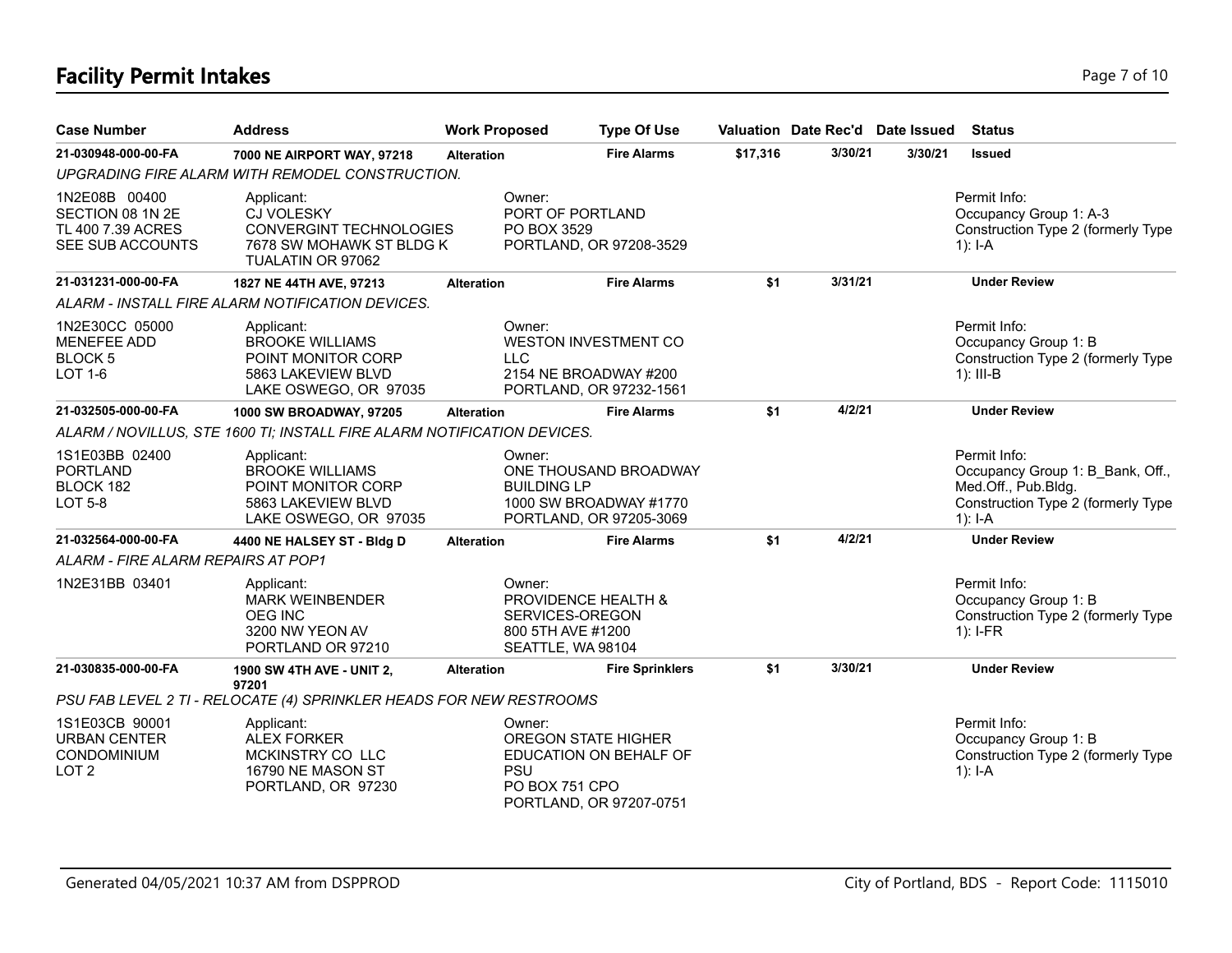# **Facility Permit Intakes** Page 8 of 10

| <b>Case Number</b>                                                             | <b>Address</b>                                                                                                                                | <b>Work Proposed</b> |                                                                                                       | <b>Type Of Use</b>                                                           |                   | Valuation Date Rec'd Date Issued                                       |        | <b>Status</b>                                                                             |
|--------------------------------------------------------------------------------|-----------------------------------------------------------------------------------------------------------------------------------------------|----------------------|-------------------------------------------------------------------------------------------------------|------------------------------------------------------------------------------|-------------------|------------------------------------------------------------------------|--------|-------------------------------------------------------------------------------------------|
| 21-030879-000-00-FA                                                            | 5228 NE HOYT ST, 97213                                                                                                                        | <b>Alteration</b>    |                                                                                                       | <b>Fire Sprinklers</b>                                                       | \$1,956           | 3/30/21                                                                |        | <b>Under Review</b>                                                                       |
|                                                                                | FSW TO RELOCATE HEADS TO ACCOMMODATE REMODEL.                                                                                                 |                      |                                                                                                       |                                                                              |                   |                                                                        |        |                                                                                           |
| 1N2E31AC 06200<br><b>CENTER ADD ANX</b><br><b>BLOCK 2</b><br>LOT <sub>2</sub>  | Applicant:<br><b>BRANDON WHITTAKER</b><br><b>FIRE SYSTEMS WEST</b><br>600 SE MARITIME AVE. #300<br>VANCOUVER, WA 98661                        |                      | Owner:<br><b>PROVIDENCE HEALTH &amp;</b><br>SERVICES-OREGON<br>#190                                   | 4400 NE HALSEY ST BLDG 2<br>PORTLAND, OR 97213-1545                          |                   |                                                                        |        | Permit Info:<br>Occupancy Group 1: B Bank, Off.,<br>Med.Off., Pub.Bldg.                   |
| 21-031834-000-00-FA                                                            | 700 SW CAMPUS DR - Unit DCH,<br>97201                                                                                                         | <b>Alteration</b>    |                                                                                                       | <b>Fire Sprinklers</b>                                                       | \$2,400           | 4/1/21                                                                 | 4/1/21 | <b>Issued</b>                                                                             |
| relocate 4 sprinklers per new layout                                           |                                                                                                                                               |                      |                                                                                                       |                                                                              |                   |                                                                        |        |                                                                                           |
| 1S1E09<br>00200                                                                | Applicant:<br><b>BRANDON KUSKIE</b><br><b>BASIC FIRE PROTECTION</b><br>8135 NE MLK JR. BLVD<br>PORTLAND, OR 97211                             |                      | Owner:<br><b>HIGHER EDUCATION</b><br><b>RD</b>                                                        | OREGON STATE BOARD OF<br>3181 SW SAM JACKSON PARK<br>PORTLAND, OR 97239-3011 |                   |                                                                        |        | Permit Info:<br>Occupancy Group 1: I-2<br>Construction Type 2 (formerly Type<br>1): $I-A$ |
| 21-030298-000-00-FA                                                            | 4400 NE HALSEY ST - Bldg D                                                                                                                    | <b>Alteration</b>    |                                                                                                       | Mechanical                                                                   | \$36,532          | 3/29/21                                                                |        | <b>Under Review</b>                                                                       |
|                                                                                | SINGLE PDF PROCESS/POP 1 SUITE 205 2ND FLR TI; INSTALL DUCTWORK, GRILLES, ROOF TOP UNIT, TERMINAL UNITS, DUCTLESS SPLIT SYSTEM, PUMP AND ELEC |                      |                                                                                                       |                                                                              |                   |                                                                        |        |                                                                                           |
| 1N2E31BB 03401                                                                 | Applicant:<br><b>FLAVIUS BUDISAN</b><br><b>JRJ ARCHITECTS</b><br>15455 NW GREENBRIER PKWY STE<br>260<br>BEAVERTON OR 97006                    |                      | Owner:<br><b>PROVIDENCE HEALTH &amp;</b><br>SERVICES-OREGON<br>800 5TH AVE #1200<br>SEATTLE, WA 98104 |                                                                              | CCB - Contractor: | AMERICAN HEATING INC<br>5035 SE 24TH AVENUE<br>PORTLAND, OR 97202-4765 |        | Permit Info:<br>Occupancy Group 1: B<br>Construction Type 2 (formerly Type<br>$1$ : I-FR  |
| 21-032375-000-00-FA                                                            | 808 SW 3RD AVE, 97204                                                                                                                         | <b>Alteration</b>    |                                                                                                       | Mechanical                                                                   | \$3,500           | 4/2/21                                                                 |        | <b>Under Review</b>                                                                       |
|                                                                                | SINGLE PDF PROCESS/ LANDLORD WORK SPEC SUITE STE 570 TI; INSTALL DUCTWORK, GRILLES, FANS, RELOCATE FLOOR MOUNTED WSHP AND ELEC                |                      |                                                                                                       |                                                                              |                   |                                                                        |        |                                                                                           |
| 1S1E03BA 06000<br><b>PORTLAND</b><br>BLOCK <sub>22</sub><br><b>LOT 7&amp;8</b> | Applicant:<br><b>RYAN MCAFEE</b><br><b>HUNTER DAVISSON</b><br>1800 SE PERSHING ST<br>PORTLAND, OR 97202                                       |                      | Owner:<br><b>SN INVESTMENT</b><br><b>PROPERTIES LLC</b><br>PORTLAND, OR 97205                         | 1121 SW SALMON ST 5TH FLR PORTLAND, OR 97202-2338                            | CCB - Contractor: | HUNTER DAVISSON INC<br>1800 SE PERSHING ST                             |        | Permit Info:<br>Occupancy Group 1: B<br>Construction Type 2 (formerly Type<br>$1$ : I-FR  |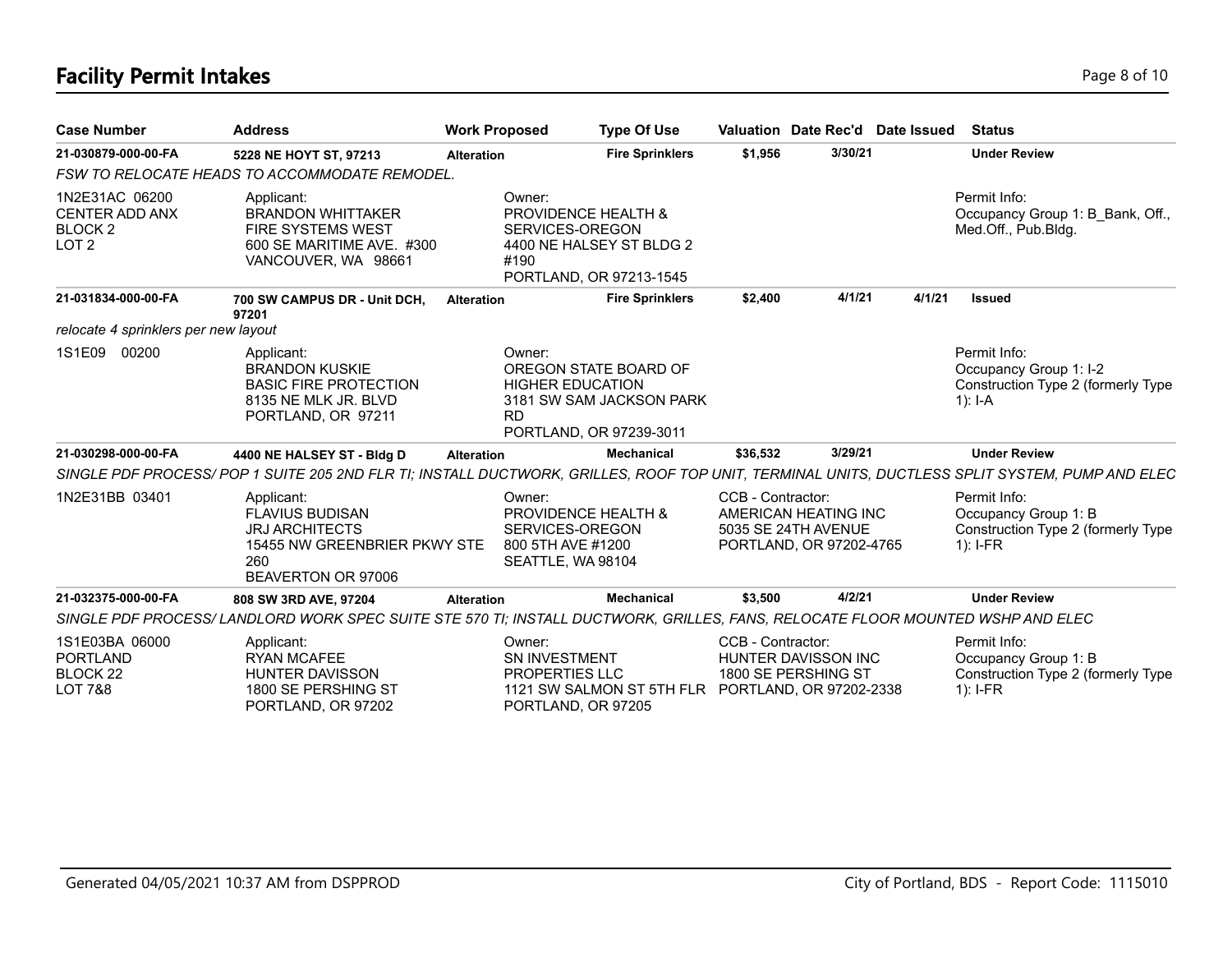# **Facility Permit Intakes** Page 9 of 10

| <b>Case Number</b>                                                          | <b>Address</b>                                                                                                                          | <b>Work Proposed</b>                                                | <b>Type Of Use</b>                       | Valuation Date Rec'd Date Issued                                                                                         |                                                                                             |         | <b>Status</b>                                                                                                                                                                                            |
|-----------------------------------------------------------------------------|-----------------------------------------------------------------------------------------------------------------------------------------|---------------------------------------------------------------------|------------------------------------------|--------------------------------------------------------------------------------------------------------------------------|---------------------------------------------------------------------------------------------|---------|----------------------------------------------------------------------------------------------------------------------------------------------------------------------------------------------------------|
| 21-032412-000-00-FA                                                         | 4805 NE GLISAN ST, 97213                                                                                                                | <b>Alteration</b>                                                   | <b>Mechanical</b>                        | \$86,000                                                                                                                 | 4/2/21                                                                                      |         | <b>Under Review</b>                                                                                                                                                                                      |
| FAN, TERMINAL UNIT AND ELEC                                                 | SINGLE PDF PROCESS/PPMC TB ELECTRICAL INFRASTRUCTURE TUNNEL LVL; INSTALL DUCTWORK, GRILLES, DIFFUSERS, HYDRONIC COOLING COIL, EXHAUST   |                                                                     |                                          |                                                                                                                          |                                                                                             |         |                                                                                                                                                                                                          |
| 1N2E31BD 04100<br>SECTION 31 1N 2E<br>TL 4100 9.54 ACRES                    | Applicant:<br>DAVID DOMOGALLA<br><b>JRJ ARCHITECTS</b><br>15455 NW GREENBRIER PARKWAY,<br><b>STE 260</b><br>BEAVERTON, OR 97006         | Owner:<br>SERVICES-OREGON<br>800 5TH AVE #1200<br>SEATTLE, WA 98104 | PROVIDENCE HEALTH &                      |                                                                                                                          | CCB - Contractor:<br>AMERICAN HEATING INC<br>5035 SE 24TH AVENUE<br>PORTLAND, OR 97202-4765 |         | Permit Info:<br>Occupancy Group 1: I-2<br>Construction Type 2 (formerly Type<br>$1$ : I-FR                                                                                                               |
| 21-031360-000-00-FA                                                         | 7921 NE SANDY BLVD, 97213                                                                                                               | <b>Alteration</b>                                                   | Plumbing                                 | \$0                                                                                                                      | 3/31/21                                                                                     | 3/31/21 | <b>Under Inspection</b>                                                                                                                                                                                  |
|                                                                             | REPLACE WATER FOUNTAIN(S) WITH BOTTLE FILLING STATION(S) - 1 drinking fountain PR# P-1001608                                            |                                                                     |                                          |                                                                                                                          |                                                                                             |         |                                                                                                                                                                                                          |
| 1N2E20DD 01900<br><b>MONTCLAIR</b><br>BLOCK <sub>9</sub><br>LOT 8-15        | Applicant:<br>JH KELLY LLC<br>PO BOX 2038<br>LONGVIEW, WA 98632<br>LONGVIEW WA 98632                                                    | Owner:<br><b>LIBRARY DISTRICT</b><br>401 N DIXON ST                 | MULTNOMAH COUNTY<br>PORTLAND, OR 97227   | CCB - Contractor:<br>JH KELLY LLC<br>PO BOX 2038<br>LONGVIEW, WA 98632<br>LONGVIEW WA 98632                              |                                                                                             |         |                                                                                                                                                                                                          |
| 21-031465-000-00-FA                                                         | 1038 SE CESAR E CHAVEZ<br><b>BLVD, 97214</b>                                                                                            | <b>Alteration</b>                                                   | Plumbing                                 | \$0                                                                                                                      | 3/31/21                                                                                     | 3/31/21 | <b>Issued</b>                                                                                                                                                                                            |
|                                                                             | 1 drinking fountain - FOR BOTTLE FILLING STATION(S) PR# P-1001603                                                                       |                                                                     |                                          |                                                                                                                          |                                                                                             |         |                                                                                                                                                                                                          |
| 1S1E01AD 04500<br><b>EASTLAND</b><br><b>BLOCK4</b><br>LOT 1&2 TL 4500       | Applicant:<br>JH KELLY LLC<br>PO BOX 2038<br>LONGVIEW, WA 98632<br>LONGVIEW WA 98632                                                    | Owner:<br>LIBRARY DISTRICT<br>401 N DIXON ST                        | MULTNOMAH COUNTY<br>PORTLAND, OR 97227   | CCB - Contractor:<br>JH KELLY LLC<br>PO BOX 2038<br>LONGVIEW, WA 98632<br>LONGVIEW WA 98632                              |                                                                                             |         |                                                                                                                                                                                                          |
| Total # of FA Alteration permit intakes: 38                                 |                                                                                                                                         |                                                                     |                                          |                                                                                                                          |                                                                                             |         | Total valuation of FA Alteration permit intakes: \$2,957,002                                                                                                                                             |
| Total # of Facility Permit intakes: 38                                      |                                                                                                                                         |                                                                     |                                          |                                                                                                                          |                                                                                             |         | Total valuation of Facility Permit intakes: \$2,957,002                                                                                                                                                  |
| 21-031542-000-00-MI                                                         | 7148 SE 66TH AVE, 97206                                                                                                                 | <b>New Construction</b>                                             | <b>Accessory</b><br><b>Dwelling Unit</b> | \$12,491                                                                                                                 | 4/1/21                                                                                      |         | <b>Under Review</b>                                                                                                                                                                                      |
| LOT/COMPLEX                                                                 | SINGLE PDF - NEW MANUFACTURED HOME ON SINGLE LOT TO BE USED AS ACCESSORY DWELLING UNIT WITH EXISTING HOUSE / 1-STORY / NO GARAGE / FLAT |                                                                     |                                          |                                                                                                                          |                                                                                             |         |                                                                                                                                                                                                          |
| 1S2E20BC 00700<br><b>BRENTWOOD &amp; SUB</b><br>BLOCK 17<br>LOT 5 EXC N 60' | Applicant:<br>Grace Coffey<br><b>DWELLER INC</b><br>3519 NE 15TH AVE #133<br>PORTLAND OR 97212                                          | Owner:<br>7148 SE 66TH AVE                                          | DONALD POZARYCKI<br>PORTLAND, OR 97206   | CCB - Contractor:<br><b>ALWAYS FAITHFUL</b><br><b>CONSTRUCTION LLC</b><br>8120 SW TAYLORS FERRY RD<br>PORTLAND, OR 97223 |                                                                                             |         | Permit Info:<br>Occupancy Group 1 - RS: R-<br>3 Residential One and Two Family<br>Construction Type 1: V-B<br>Construction Type 2 (formerly Type<br>$1$ :<br>Total Square Footage - Display<br>Only: 510 |